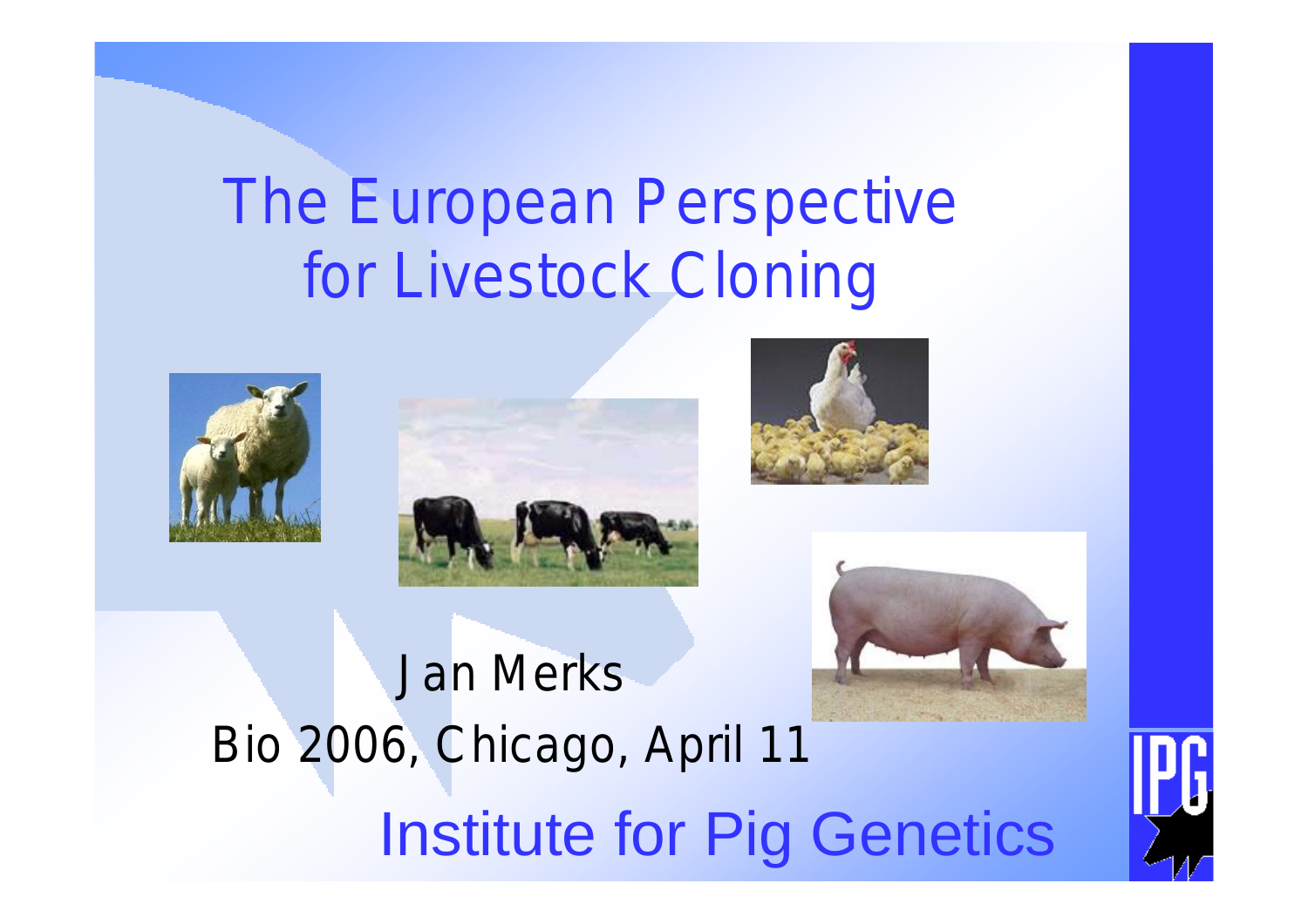### **Background of Perspective presented**





- EU study: **<http://www.sl.kvl.dk/cloninginpublic/> and EU - JRC policy study (spring 2006)**
	- **EFFAB: European Forum of Farm Animal** Breeders (industry) **[www.EFFAB.org](http://www.EFFAB.org)**
- FABRE TP: European Technology Platform for Farm Animal Breeding and Reproduction (industry, science and NGOs) **[www.FABRETP.org](http://www.FABRETP.org)**
- IPG: Institute for Pig Genetics, private knowledge centre animal breeding and genetics **[www.IPG.nl](http://www.IPG.nl)**

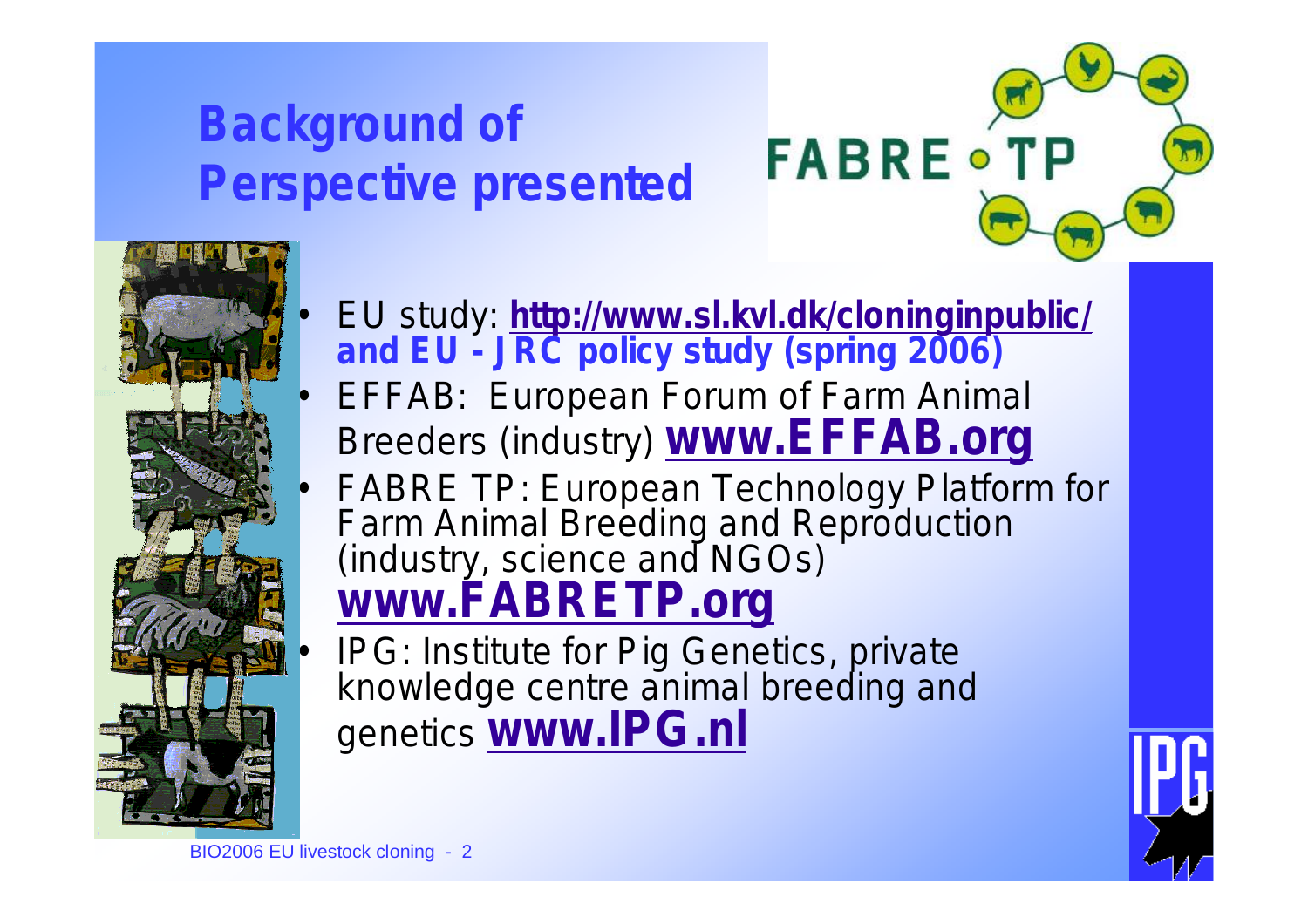### **European Community 2006**





BIO2006 EU livestock cloning - 3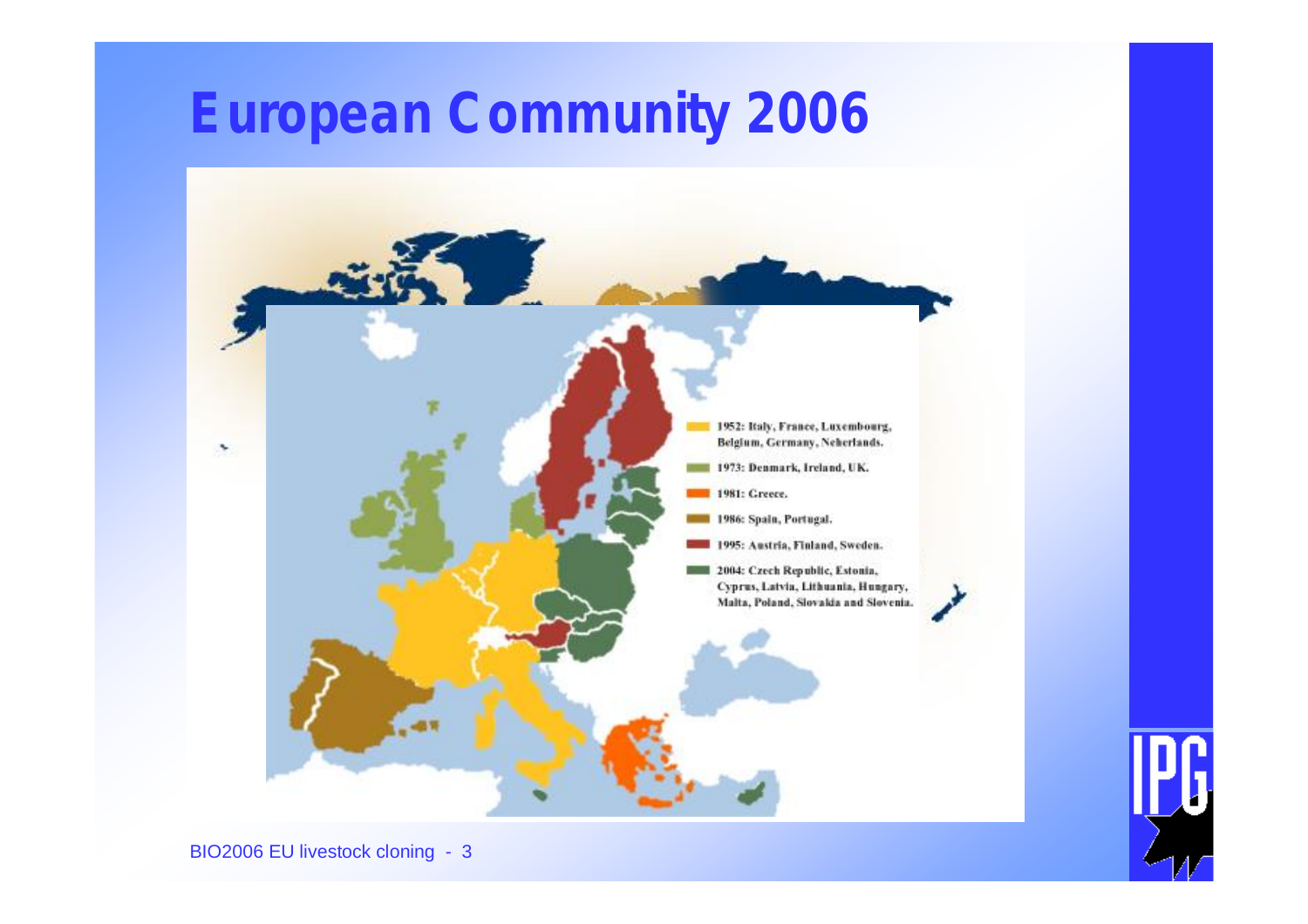

**Assumptions (for this presentation)**

- Animal cloning considered sec (without GM)
- Cloning = copy of genotype, not of phenotype
- Scope restricted to
	- Farm animals for food, not pet nor sport animals, nor for pharmaceuticals!
	- Perspective of cloning along breeding programmes and dedicated production chains
- Combinations of technologies to be expected, cloning 1st hurdle ??

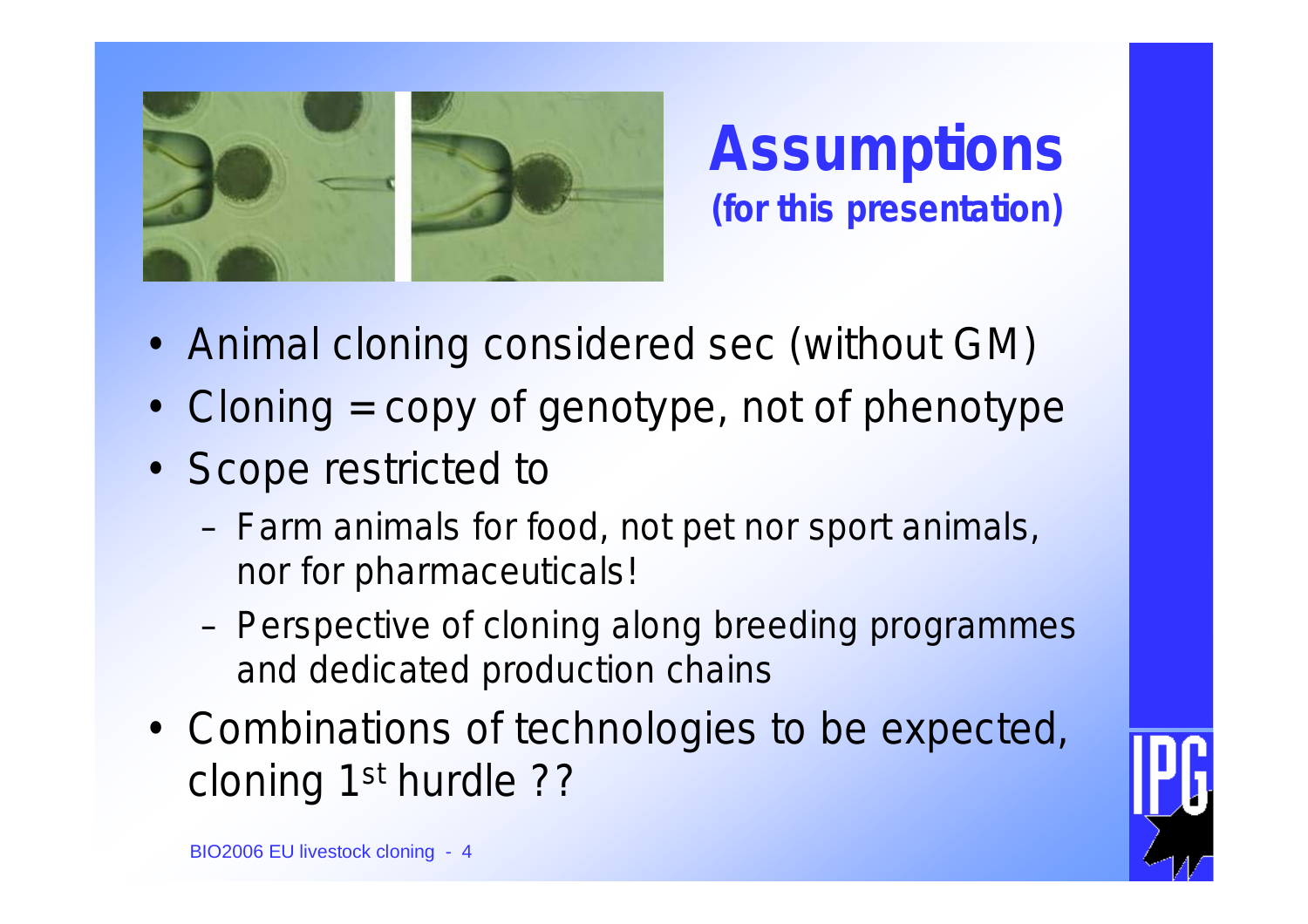#### **Commercial Livestock Cloning. some remarks**

Technical feasible, examples in many species, but:

- No consensus with regard to economic benefits of applications
- Cloning **ó** 100% identical individual?

(e.g. mitochondrial DNA, imprinting effects)

• Cloning on large scale without physiological disappointments?

(e.g. cloning syndrome, post-natal death)



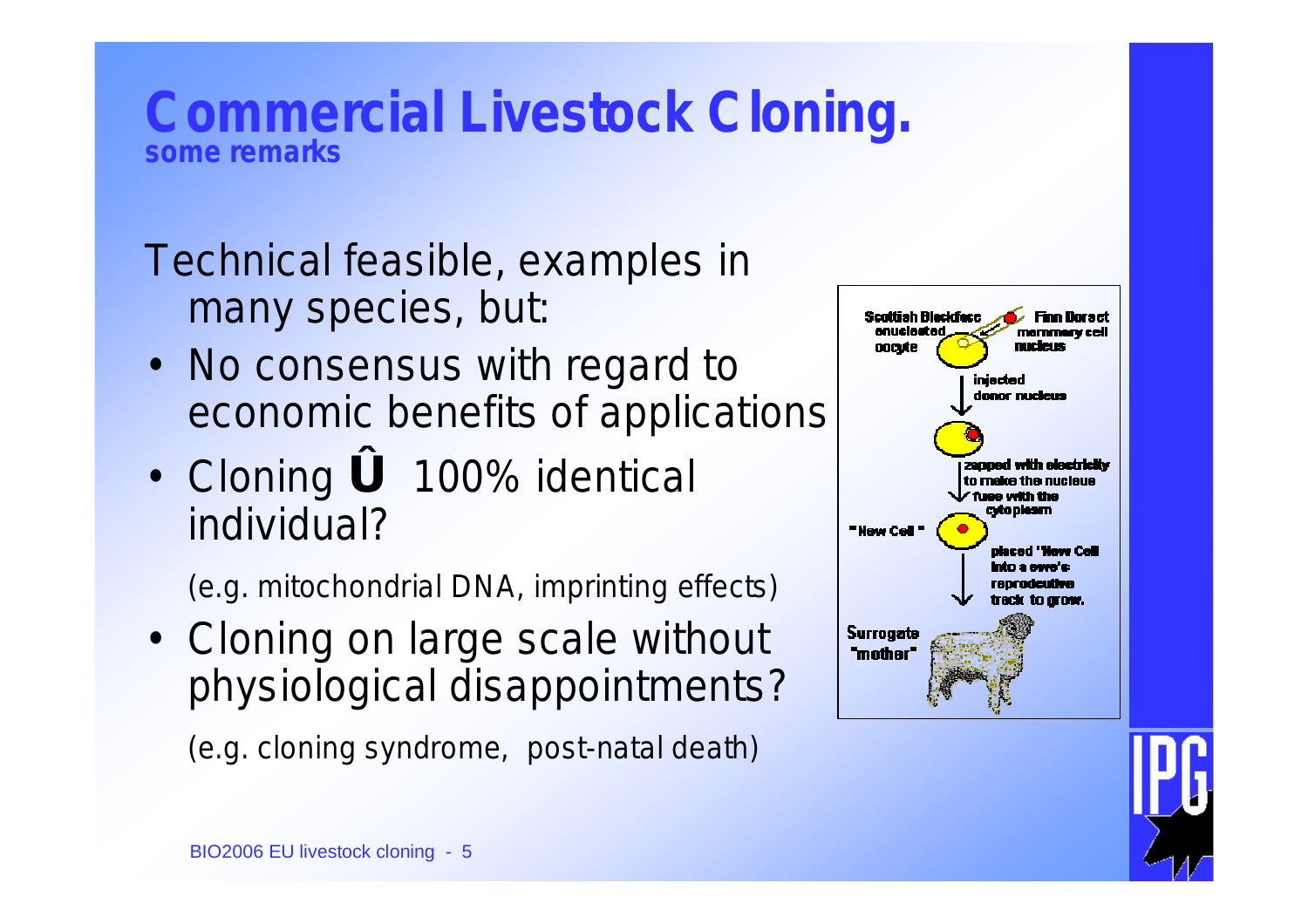### **Applications foreseen for Livestock**

- 1. Increased Uniformity in Livestock Theoretical studies show 10 to 50% reduction of variability for single trait (dependent on h<sup>2</sup> and non additive effects)
- 2. Decrease genetic lag between nucleus and commercial level
	- A. Cloning of best boar(s) and bulls for production level
	- B. Use of specialized lines in combination with cloning, AI and ET

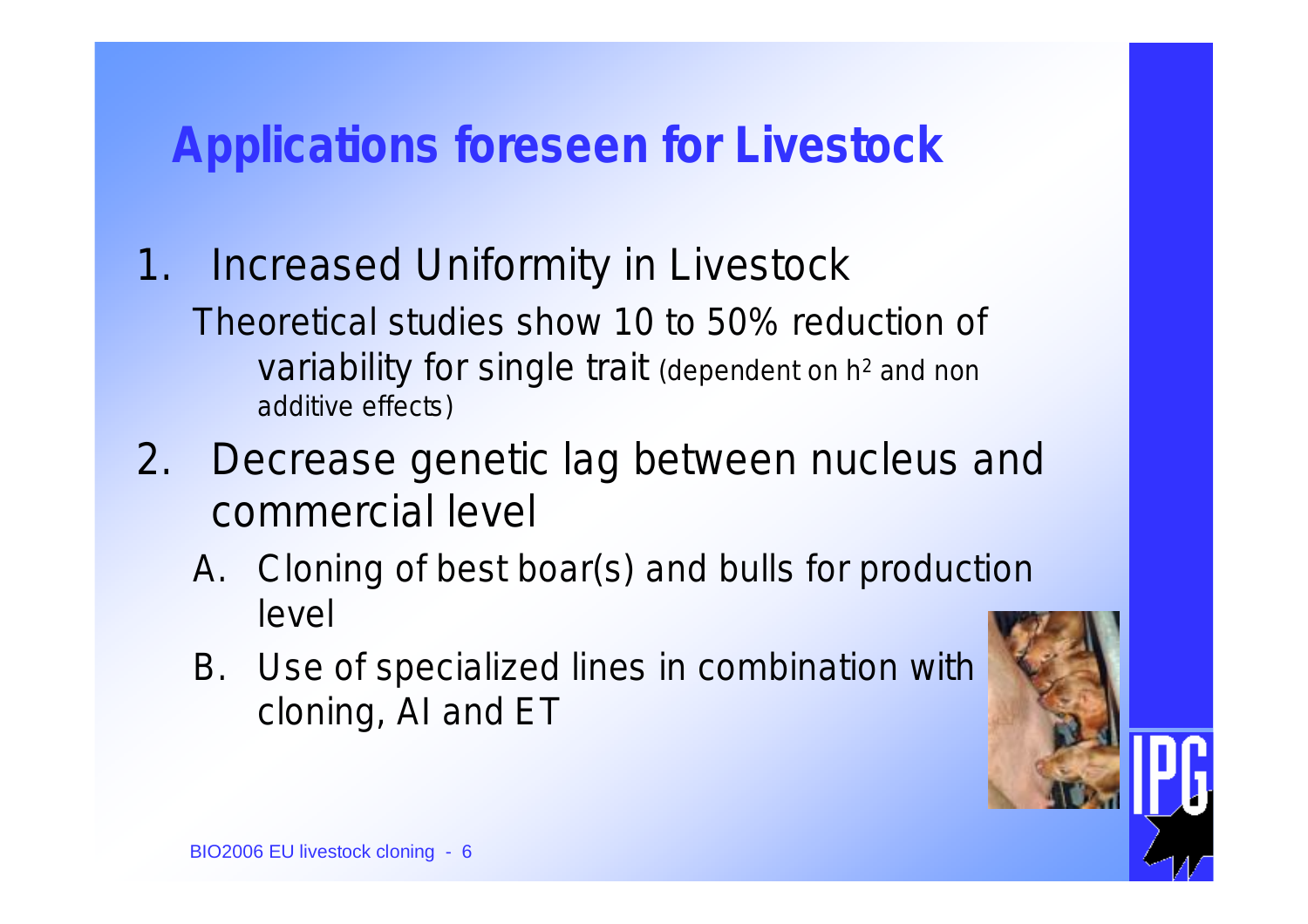#### **Standard = Single Cross Breeding Program**

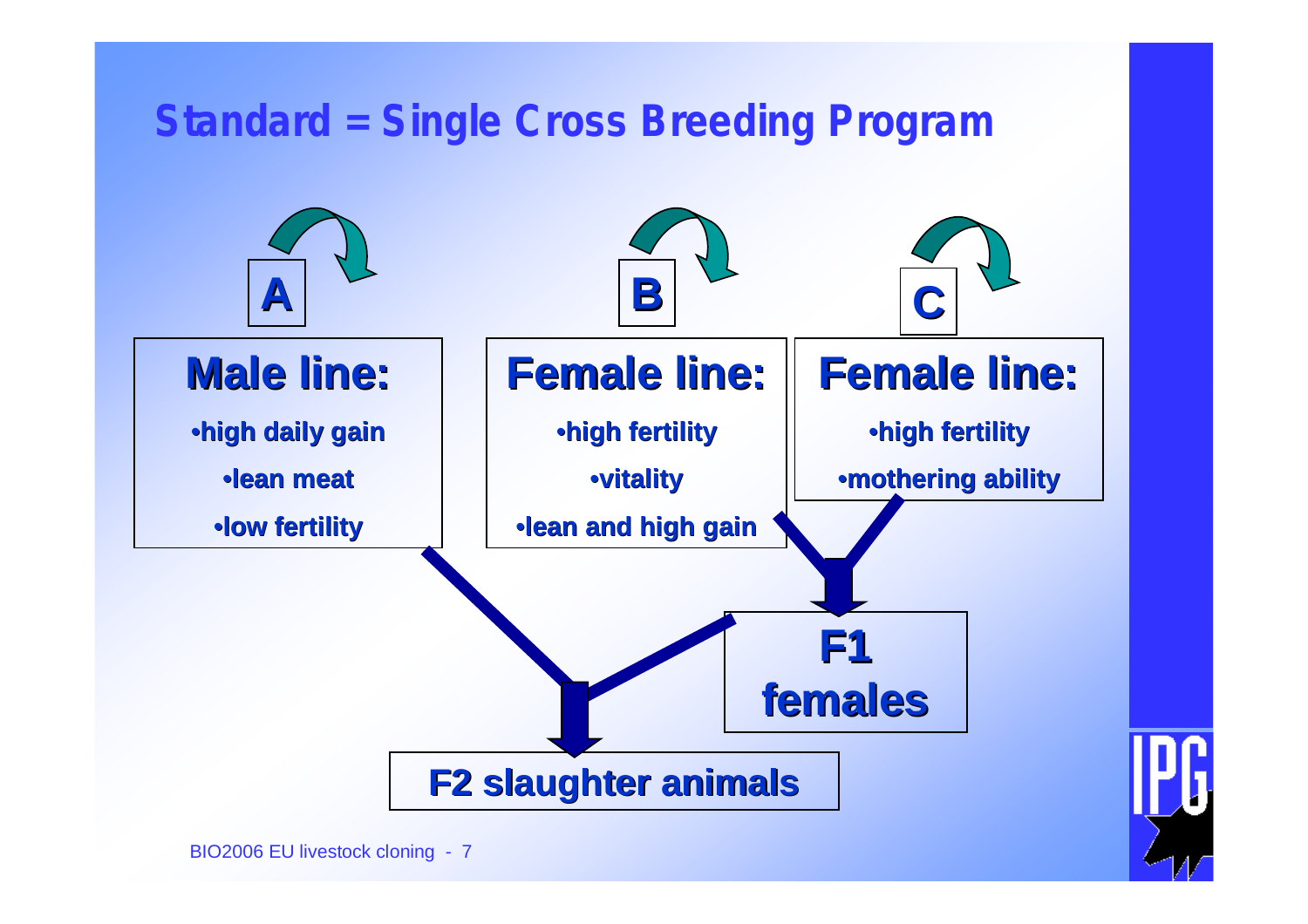![](_page_7_Figure_0.jpeg)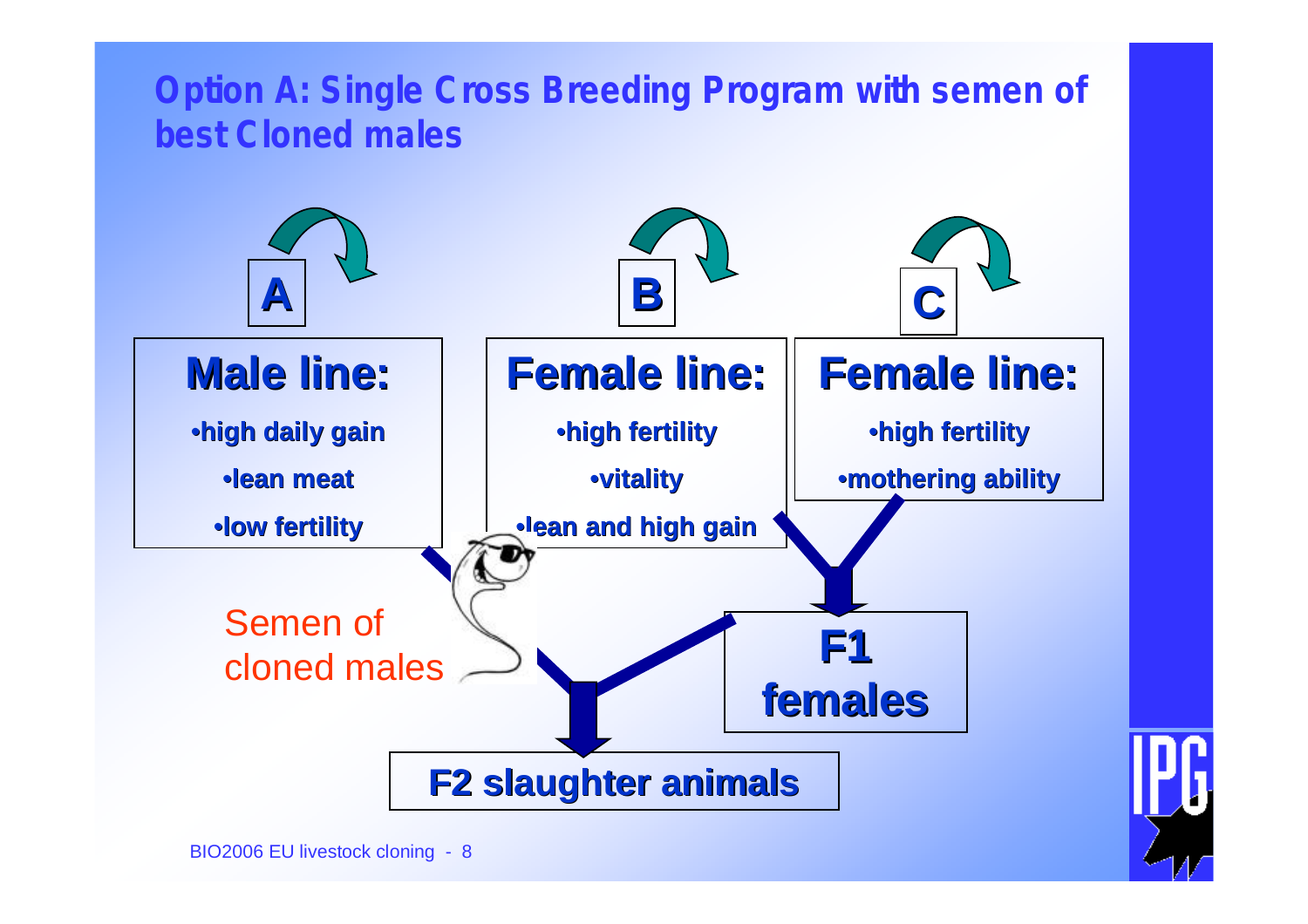![](_page_8_Figure_0.jpeg)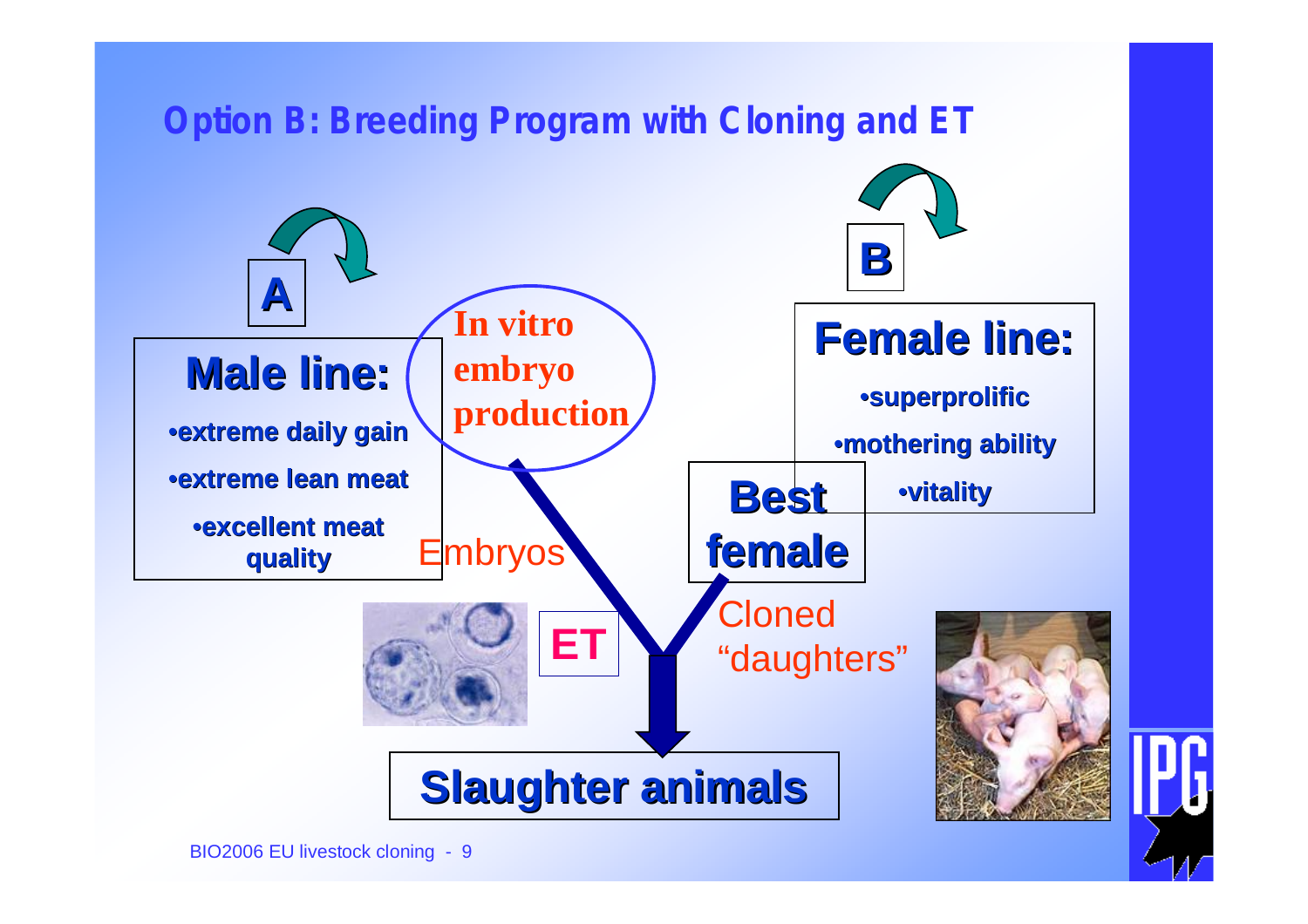#### **Applications foreseen for Livestock**

- 3. Acceleration of Genetic Progress
	- Theoretical studies show increase but very dependent on species (pigs **ó** cattle)
	- Investment in cloning or in genetic programs with more genetic progress?
- Example for  $1x10^6$  sows with  $100\%$  AI =  $1500$ new boars/year for AI

Option A: nucleus with 500 sows: 3 boars/s/y 30 best boars to produce 1500 cloned AI boars Option B: nucleus with 1000 sows: 1.5 boar/s/y

![](_page_9_Picture_6.jpeg)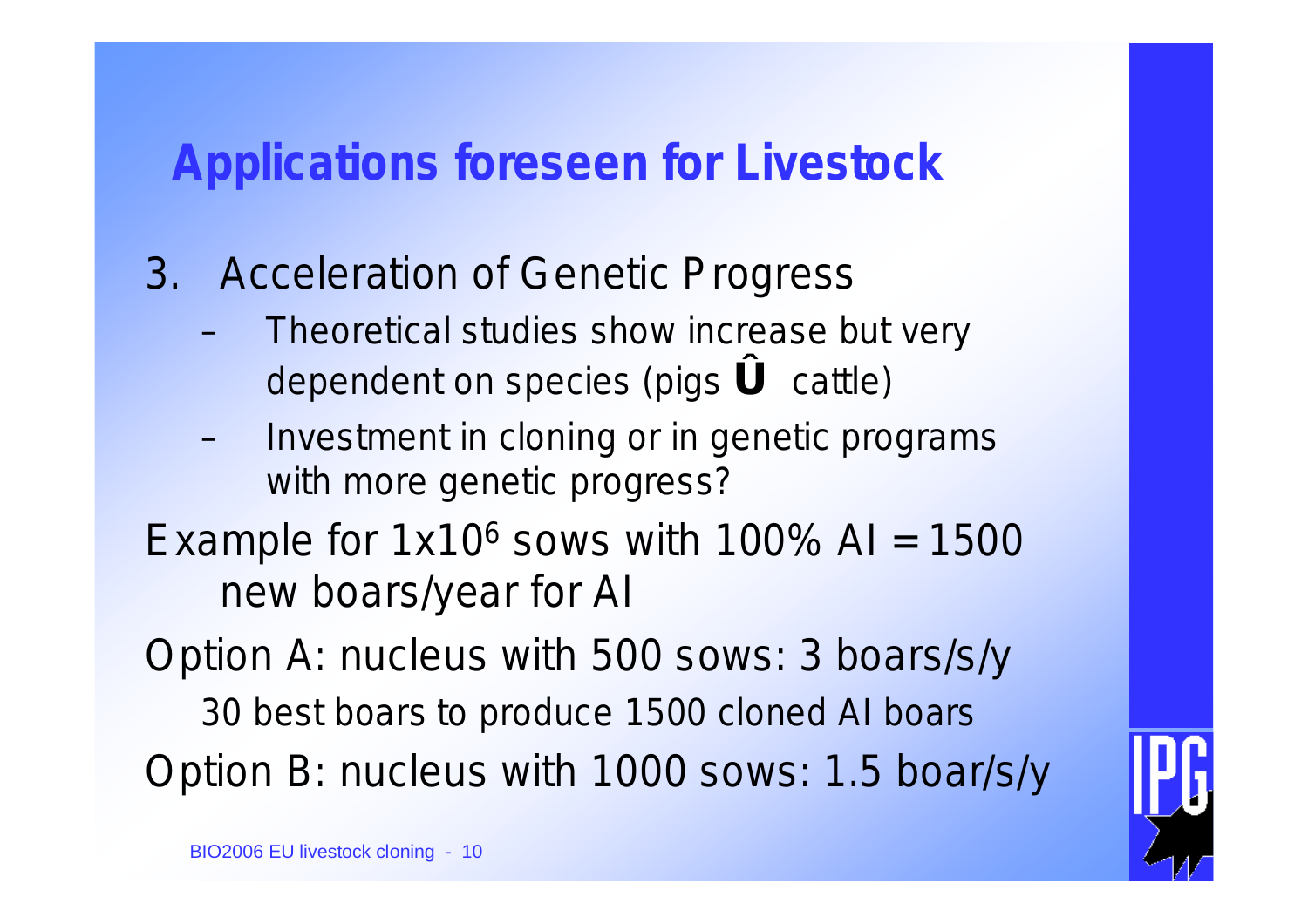### **Genetic progress along different options**

![](_page_10_Figure_1.jpeg)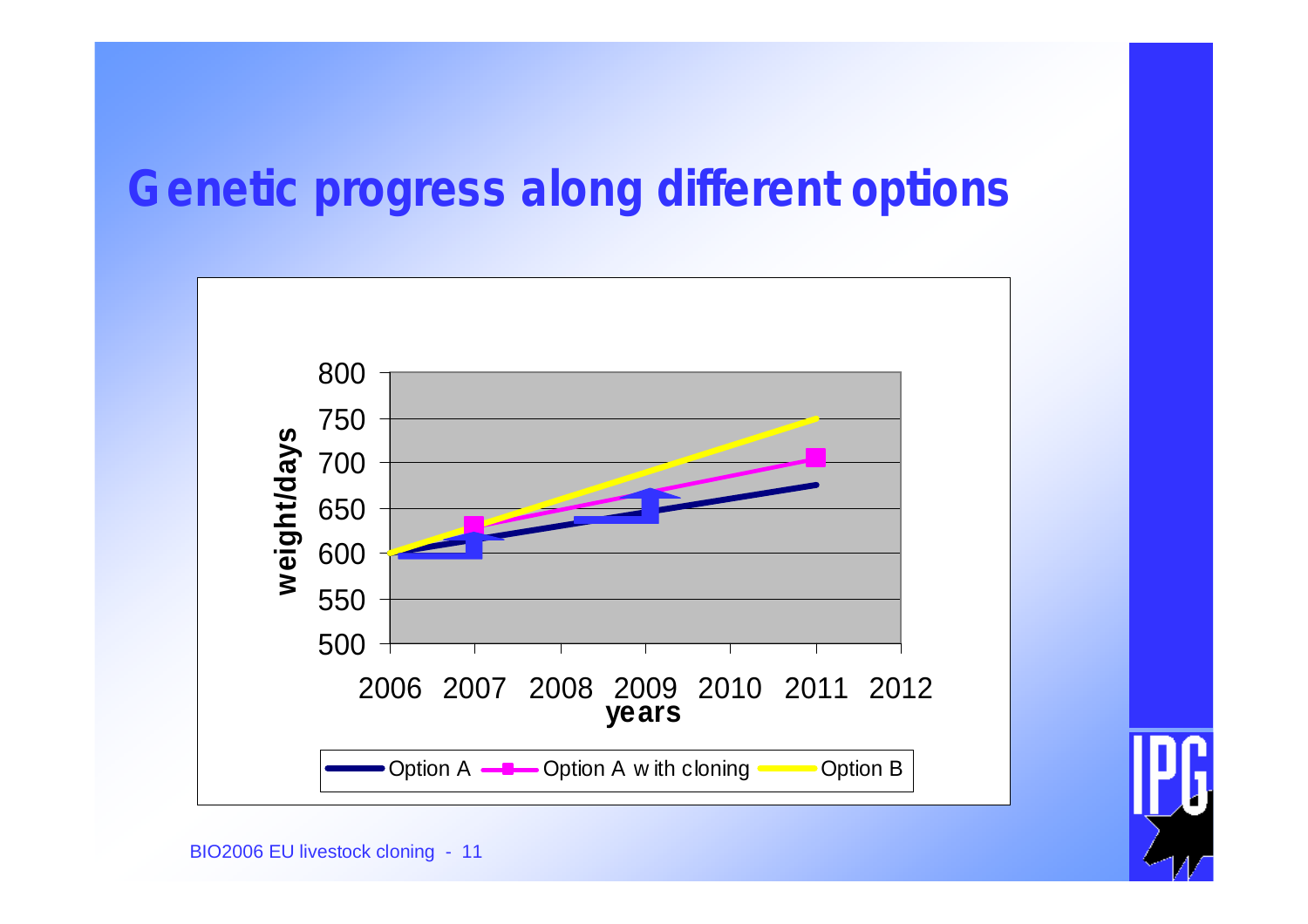### **Summary: economic perspective industry**

- Economic perspective for use semen or embryos of cloned animals à for more uniformity in animal production (although no consensus on size of perspective)
- Cloning to increase genetic progress or to decrease genetic lag (although no consensus on size of perspective)
- Economic value dependent on:
	- Species (more for meat than for milk and eggs)
	- Value of uniformity
	- Availability of cheap reproduction techniques

![](_page_11_Picture_7.jpeg)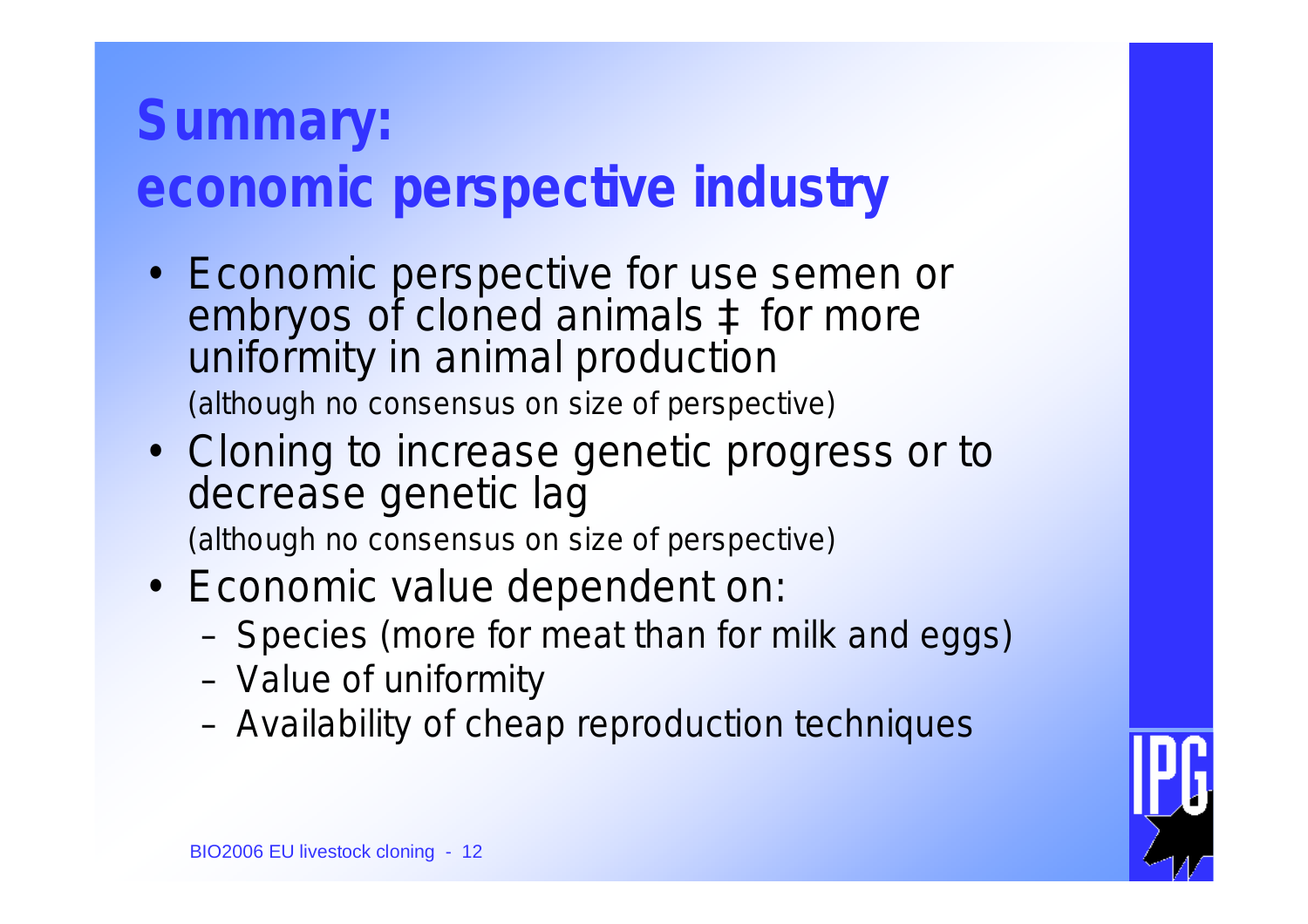### **European Societal Perspective (1) <http://www.sl.kvl.dk/cloninginpublic/>**

- Concerns related to Animal Welfare:
	- Negative mental experience: pain and suffering of the cloned animals (e.g. low success rate)
	- Ability of animal to live a natural life: fulfilling species-specific potentials
- Notions related to animal integrity:
	- Genetic integrity: ethical dilemma
	- (In)dependence of animal from humans

![](_page_12_Picture_7.jpeg)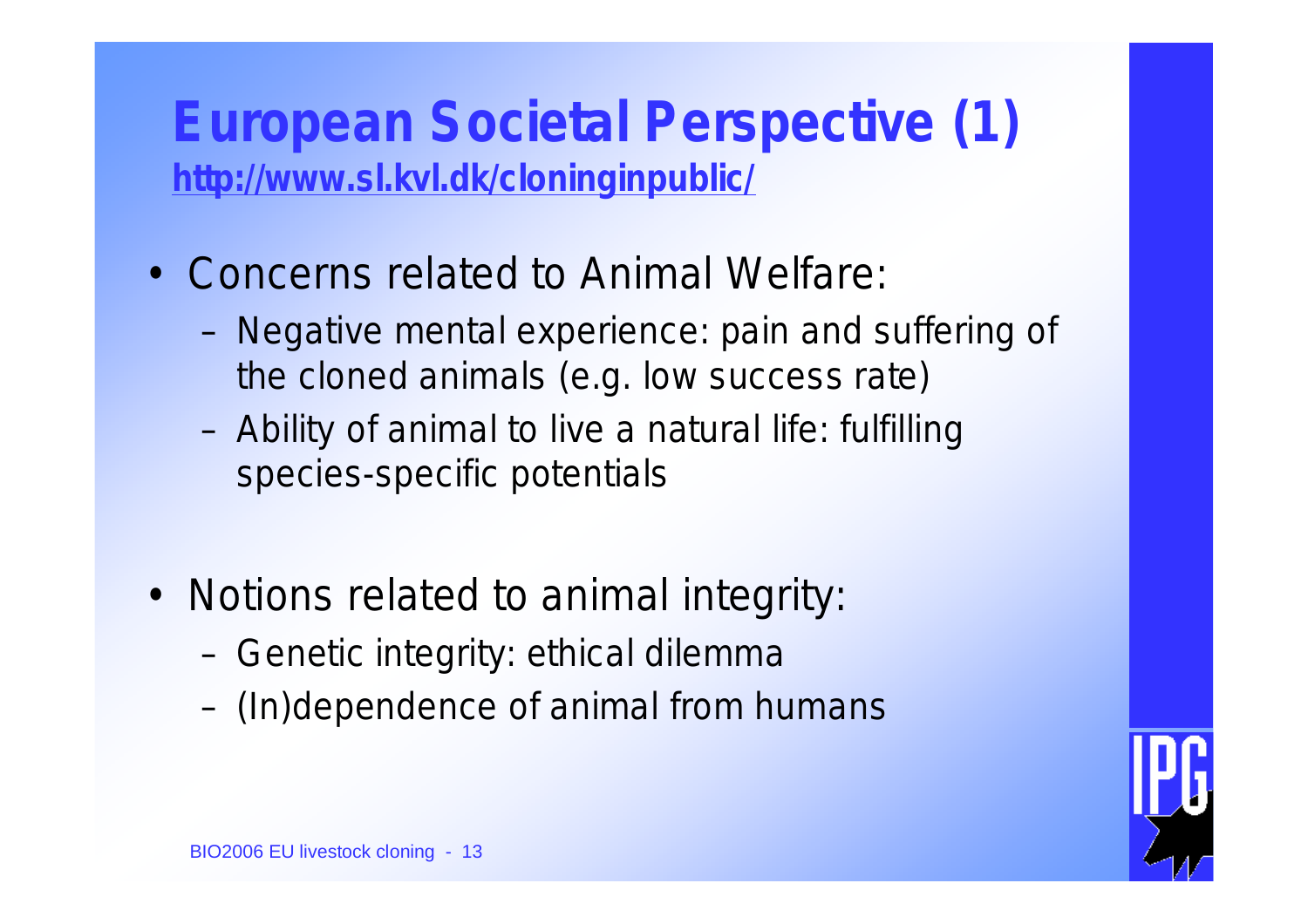**European Societal Perspective (2) <http://www.sl.kvl.dk/cloninginpublic/>**

- Human Health: no clear differences between products of cloned versus noncloned animals and their offspring BUT risks associated UNKNOWN
- Uncertainty about possible environmental (biodiversity) and socio-economic impact of farm animal cloning

![](_page_13_Picture_3.jpeg)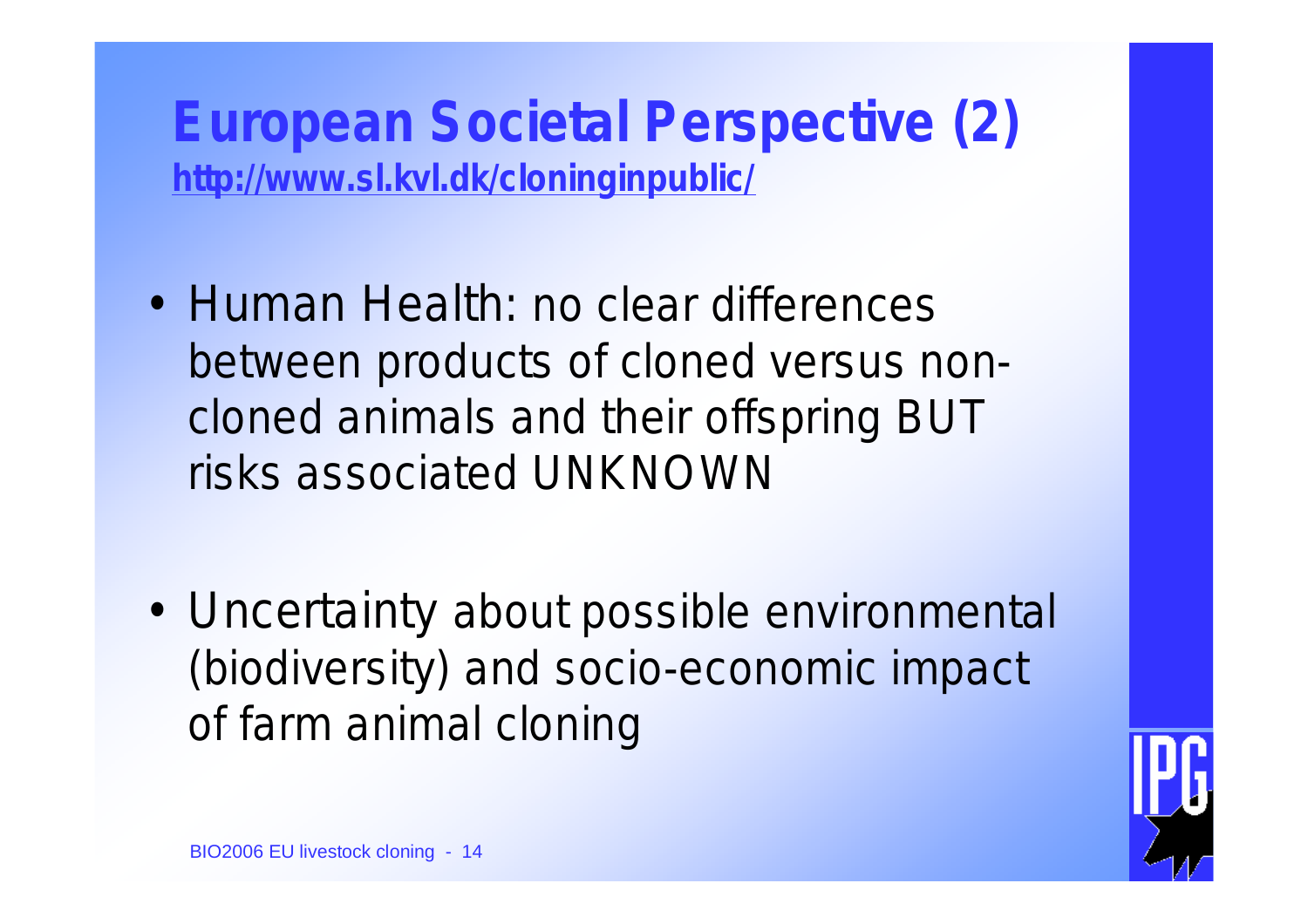**European Attitude towards Cloning <http://www.sl.kvl.dk/cloninginpublic/>**

Two important Scales for Attitude

- 1. Scale of Organism: animal cloning addresses higher organism: more concern
- 2. Scale of Application: medical applications generally more acceptable than food applications (deep skepticism by the public), partly due to ignorance

![](_page_14_Picture_4.jpeg)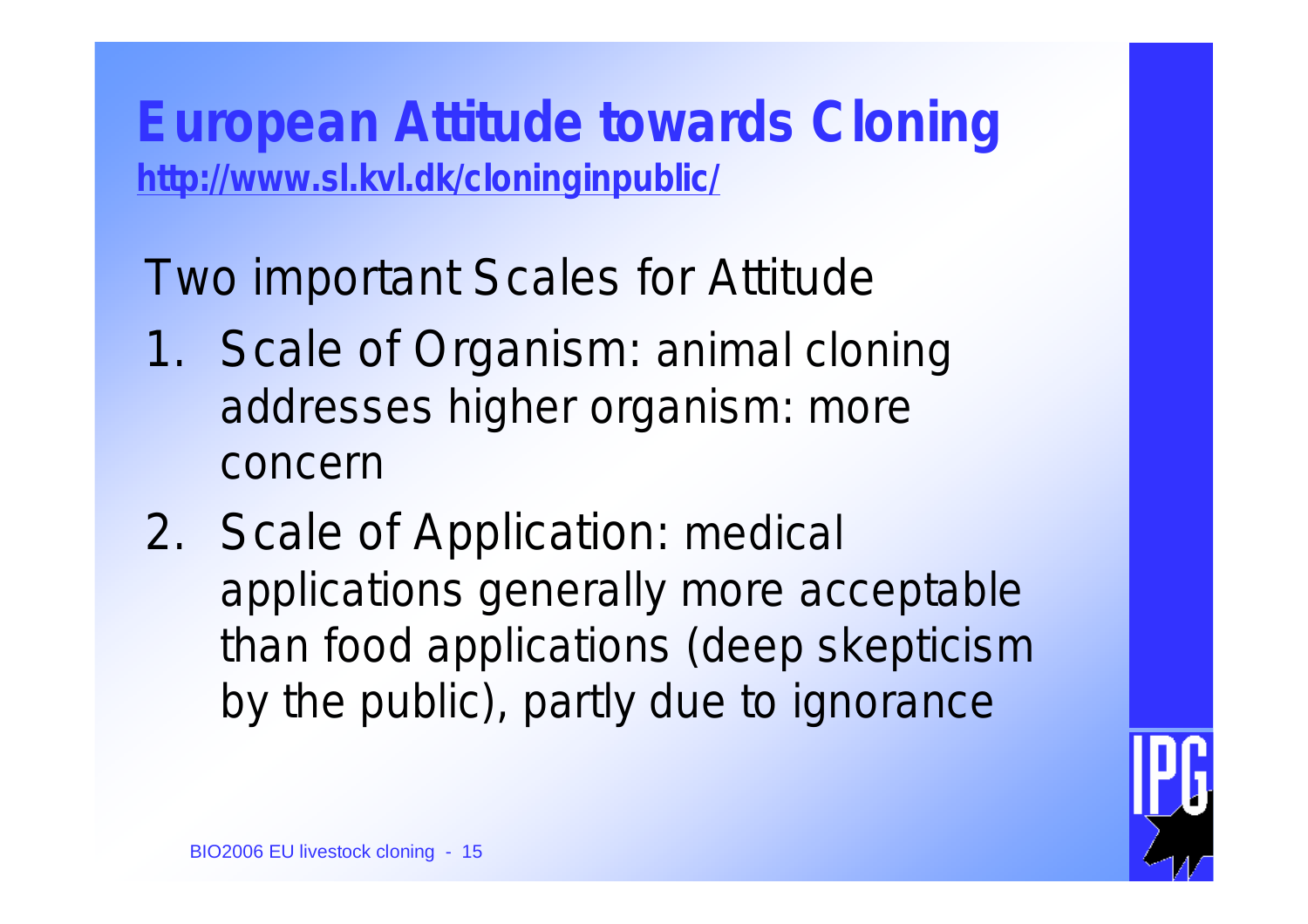**Cultural Differences in Breeding (Schakel and Broekhuizen, 2003)**

- Norway: maintenance of distinctive rurality
- Italy: preservation and development of food products
- France: agricultural diversity
- United States: uniformity, but differentiation a promising opportunity
- Thailand: juxtaposition

![](_page_15_Picture_6.jpeg)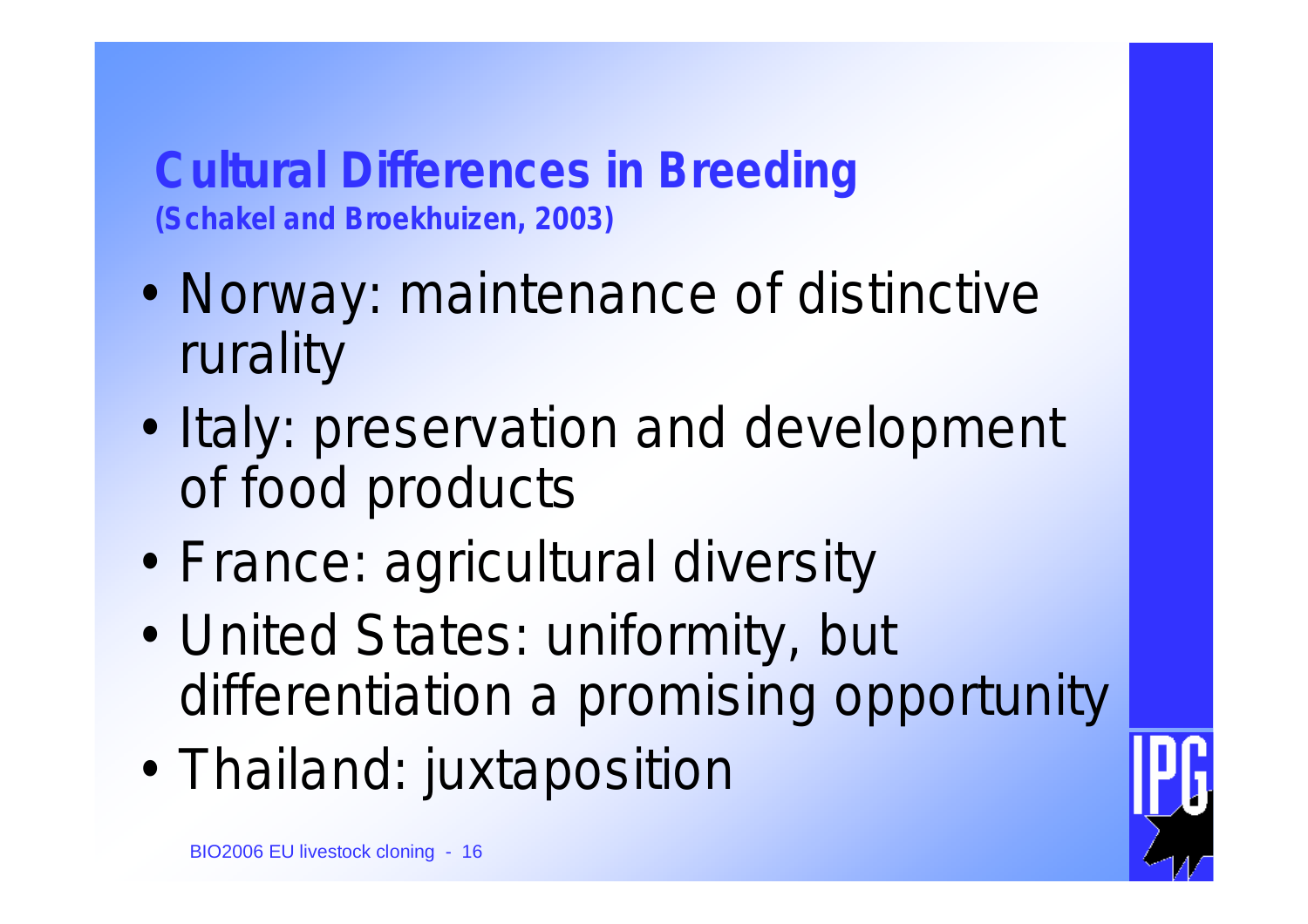## **Conclusions**

#### The European Perspective for Livestock Cloning

- Clear Economic Perspective (uniformity and additional genetic progress at commercial level)
- Serious Societal Concern with regard to Animal Welfare and **Integrity**
- Uncertainty about Environmental and Socio-Economic Impact
- Clear Differences (due to Cultural Differences) in Societal Discussion between EU and USA
- => Livestock Cloning is presently a Bridge Too Far for EU: ⇒Research embryonic development ⇒Technical & Risk analysis **⇒Socio-Economic Research**

![](_page_16_Picture_7.jpeg)

![](_page_16_Picture_8.jpeg)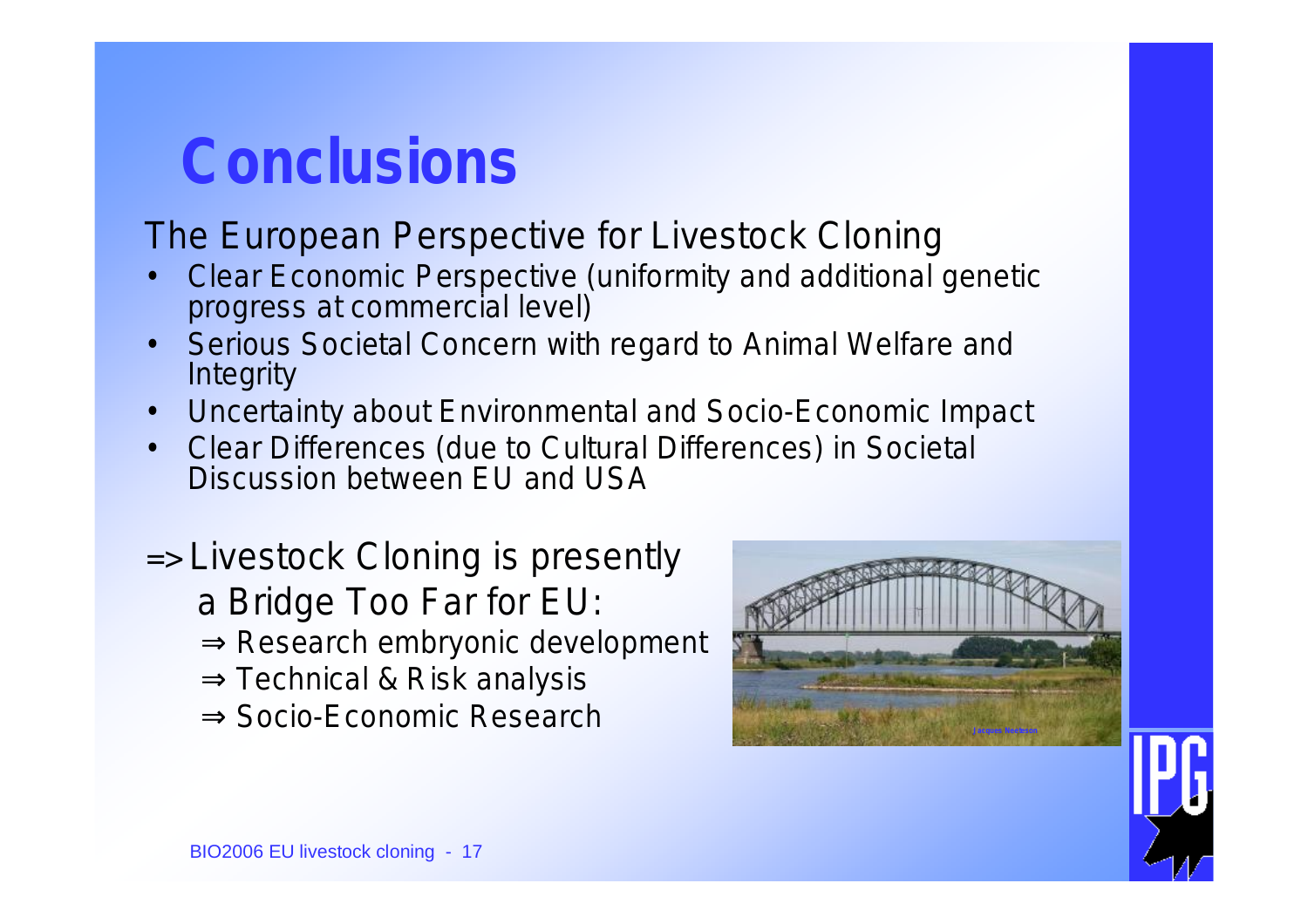## **Acknowledgements**

- Cesare Galli Bologna University (IT)
- Torben Greve University of Denmark (DK)
- Tette van der Lende Wageningen UR (NL)
- Anne-Marie Neeteson EFFAB (NL)
- Jean-Paul Renard INRA (F)
- Peter Sandøe CeBRA (DK)
- Chris Warkup Genesis Faraday (UK)

![](_page_17_Picture_8.jpeg)